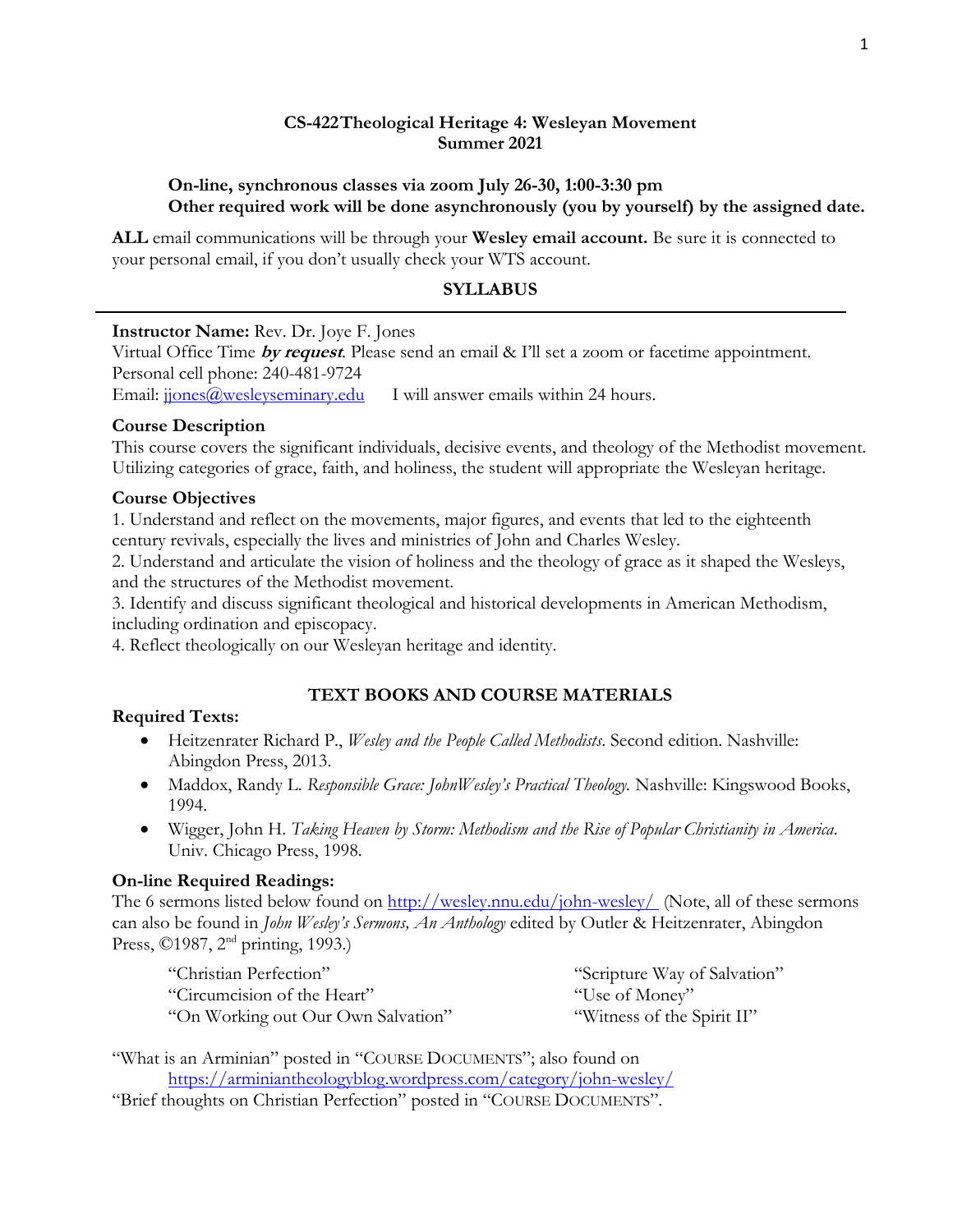There are also **required videos** for you to watch and respond to on the Discussion Board or in short papers (see below). Kaltura videos are posted in the "Assignments" section of Blackboard.

# **OPTIONAL Texts: None of these are required. History:**

- Collins, Kenneth J. *John Wesley: A Theological Journey.* Nashville: Abingdon Press, 2003. Interweaves John Wesley's life with his theological development and the development of the Methodist movement.
- Newman, Richard S, *Freedom's Prophet: Bishop Richard Allen, the AME Church, and the Black Founding Fathers*. New York: New York University Press, 2008. Biography of an important early African-American Methodist who founded the AME Church.
- Rack, Henry D. *Reasonable Enthusiast: John Wesley and the Rise of Methodism.* 2<sup>nd</sup> Edition. Nashville: Abingdon Press, 1992. A more extensive treatment of JW and his work in England.
- Richey, Russell E., Kenneth E. Rowe, & Jean Miller Schmidt, *American Methodism: A Compact History.* Nashville: Abingdon Press, 2010, 2012. A bit boring, but a good reference.
- Wigger, John H. *American Saint: Francis Asbury and the Methodists*. New York: Oxford University Press, 2009. A well-written biography of the "father' of American Methodism.

# **Theology of Grace:**

• Collins, Kenneth J. *The Theology of John Wesley: Holy Love and the Shape of Grace.* Nashville: Abingdon Press, 2007. A different take on Wesley's theology of grace than Maddox.

# **Technical Requirements**

# **Microsoft Windows**

- Windows 8 or 10
- Intel Core i5 or higher or AMD equivalent
- At least 16GB of free storage space

# **Mac OS/X**

- OS/XMac OS X 10.14 or newer
- Intel processor and at least 4 GB of RAM

# **All Systems**

- Up-to-date browser: Firefox, Chrome, Safari, Edge (click here for [Blackboard browser checker\)](https://help.blackboard.com/Learn/Student/Getting_Started/Browser_Support/Browser_Checker)
- Up-to-date PDF reader  $(\underline{Adobe}$  or  $\underline{FoxIt})$
- Up-to-date version of [Adobe Flash Player](http://get.adobe.com/flashplayer/)
- Up-to-date video player:
	- Windows Media player or
	- **VideoLAN [VLC media player](http://www.videolan.org/vlc/download-macosx.html)**
- Up-to-date Word processor and presentation package (Wesley Theological Seminary offers free [Office 365 Basic for students click here for instructions on how to download\)](https://www.wesleyseminary.edu/wp-content/uploads/2020/03/Instructions-on-installing-word-at-home.pdf)
- High speed internet connection

# **Other Required Materials**

We will meet via zoom July 26-30, 1:00 – 3:30 pm.

Students must have a web cam and microphone; USB headset and microphone are ideal for course meetings.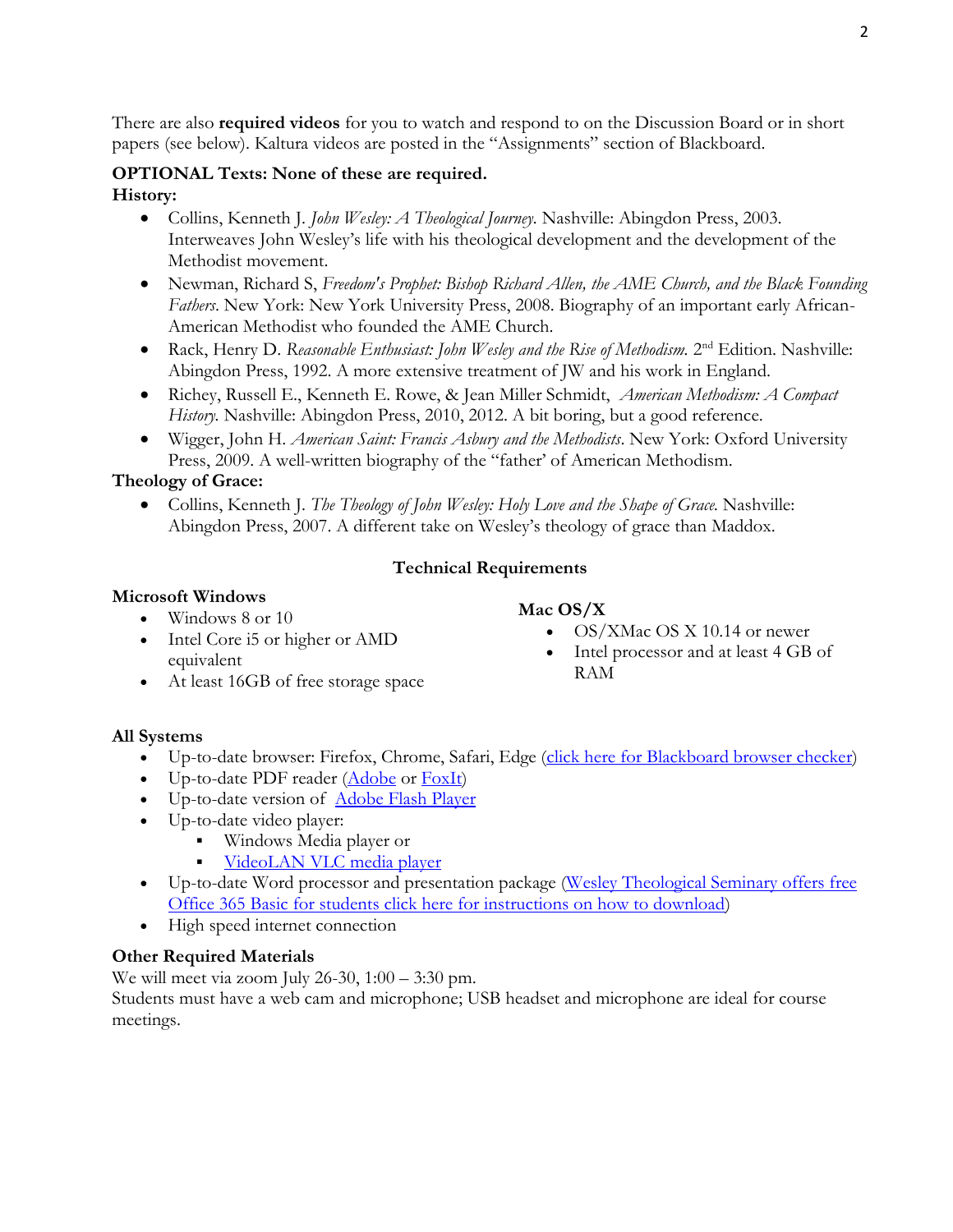### **CLASS ASSIGNMENTS**

# **TEXTBOOK READINGS**

The following are some questions to think about in your reading. You are **not** required to write answers. ( $JW =$  John Wesley) They are only to help provide a focus.

## **Foundations of the Methodist Movement in England.**

1. What were the main reformation & theological influences on JW both in his home and as he developed his own theology? Consider pietism, Calvinism, Moravians, Church of England & the dissenters.

2. What were the major effects of (1) the Holy Club, (2) the Georgia experience, (3) Peter Böhler on JW?

### **Methodist Movement in America**

1. Superintendency: including General Superintendents (Bishops) and Presiding Elders (District Superintendents). Their power, who selects, term limits. What was JW's theological basis for ordaining clergy?

2. Holy conferencing: including general & annual conferences; charge & quarterly conferences. What purpose(s) do/did they serve?

3. Importance of circuits, local pastors, exhorters, class meetings

4. Ordination and offering the sacraments: Who decides on ordination & who carries it out? Who is authorized to officiate/offer sacraments? What were the root causes of these concerns?

### **Theology**

1. Grace: What is grace? What is JW's understanding of how grace "works"? Why was his interpretation attractive to ordinary & poor people, women, and enslaved people?

2. JW's understanding of faith. How does faith relate to grace?

3. Holiness: Holiness and sanctification. What does JW mean by these terms? What is radical/confusing about this teaching? What is the holiness movement & what are some of the denominations that are part of the movement? How do they relate to the Methodist movement/church?

### **DISCUSSION BOARD**

### **Answers must be posted by July 19; comments on posts by July 24.**

You cannot comment on a post that already has a comment UNTIL every post has at least one comment.

#### **Assigned texts**

Respond to questions about **readings from the texts** in DISCUSSION BOARD; post comments on 2 other students' answers if so instructed.

**Kaltura or YouTube videos** (Kaltura videos are all found in the "Assignments" section.)

### **1. Understanding Arminianism**

**Watch** the following videos:

- **Kaltura** video lecture on Blackboard by Joye Jones: "God's Sovereignty: Calvinist-Arminian Arguments & the Council of Dort" (ca.9 min) **AND**
- **YouTube** video: John Wesley & George Whitefield <https://www.youtube.com/watch?v=rgqicv3nRdg&t=17s> (ca.33 min). WARNING: unfortunately, this video contains ads, and I don't know how to edit them out.

**Read** Wesley's article: "What is an Arminian" (found in "Course Documents")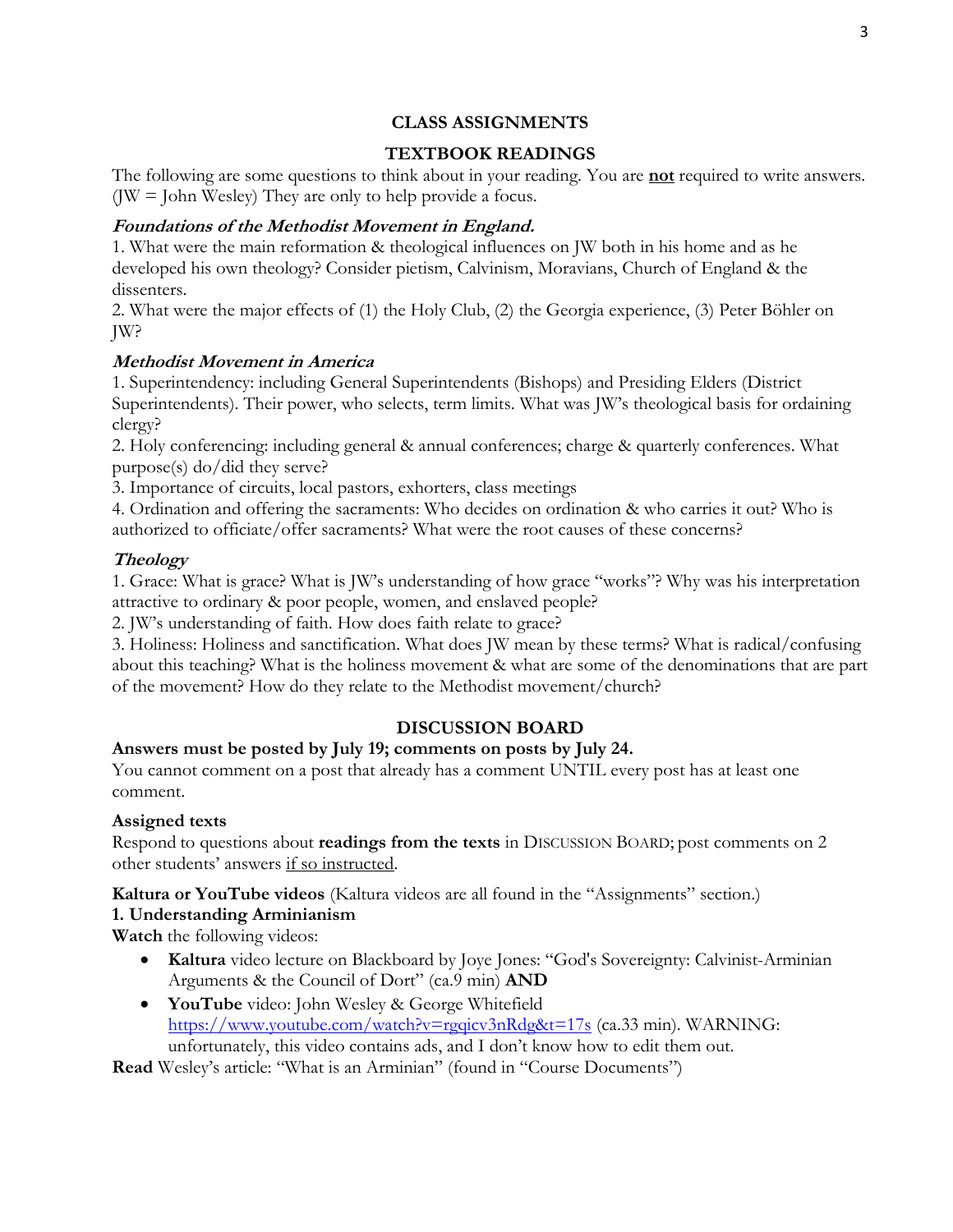**Respond** to questions in DISCUSSION BOARD by **July 19** post comments on 2 other students' answers by **July 24.** Your comments on others' answers must include either a new insight that adds depth and meaning to the original post or a question that requires a substantive answers (i.e., not "yes" or "no").You cannot comment on a post that already has a comment UNTIL every post has at least one comment.

# **2. Second Great Awakening**.

**Watch** the following video:<https://www.youtube.com/watch?v=t2LTugtRQEQ> (ca.27 min). WARNING: unfortunately, this video contains ads, and I don't know how to edit them out **Respond** to questions in DISCUSSION BOARD by **July 19** post comments on 2 other students' answers by **July 24.** You cannot comment on a post that already has a comment UNTIL every post has at least one comment.

### 3**. Our German Roots: History of the EUB**.

Watch **Kaltura** video lecture on Blackboard by Joye Jones: "Our German Roots" (ca.9 min). **Respond** to questions in DISCUSSION BOARD by **July 19** post comments on 2 other students' answers by **July 24.** You cannot comment on a post that already has a comment UNTIL every post has at least one comment.

4. **One in Christ - The MEC Becomes The UMC:** Watch Kaltura video lecture on Blackboard by Joye Jones (ca.21 min).

**Respond** to questions in DISCUSSION BOARD by **July 19** post comments on 2 other students' answers by **July 24.** You cannot comment on a post that already has a comment UNTIL every post has at least one comment.

### **WRITTEN PAPERS**

➢Please read **IMPORTANT information** on writing papers at the end of the assignments section. Papers not adhering to the format will have the grade lowered.

### **1. Sermon Synopses:**

| "Christian Perfection"             | "Scripture Way of Salvation" |
|------------------------------------|------------------------------|
| "Circumcision of the Heart"        | "Use of Money"               |
| "On Working out Our Own Salvation" | "Witness of the Spirit II"   |

Wesley's sermons are written in 18<sup>th</sup> century British English, and sometimes they are not easy to understand. Word usage changes over time, and some words don't mean exactly the same now as they did then; he also liked to drop Greek and Latin phrases into his sermons. You may be tempted to find versions of the sermons that have been "translated" into modern English. Don't use them. The time that you spend wrestling with Wesley's own words will repay you.

After reading **each** sermon**,** write one paragraph (ca.100 words) describing your own understanding of the main theological point(s) of the sermon; these should be combined into a single document. Paper to be submitted via BLACKBOARD by **June 30. NOTE**: Bibliography NOT required unless you use sources other than the sermons themselves. However, direct quotes from any source must have citations.

**2. Synopses of Historical People Videos**: After watching each video, write a **brief** synopsis (100-150 words, ca.½ page) of the importance of each person to Methodism; these should be combined into a single document. Paper to be submitted via BLACKBOARD by **June 30**. **NOTE**: Bibliography NOT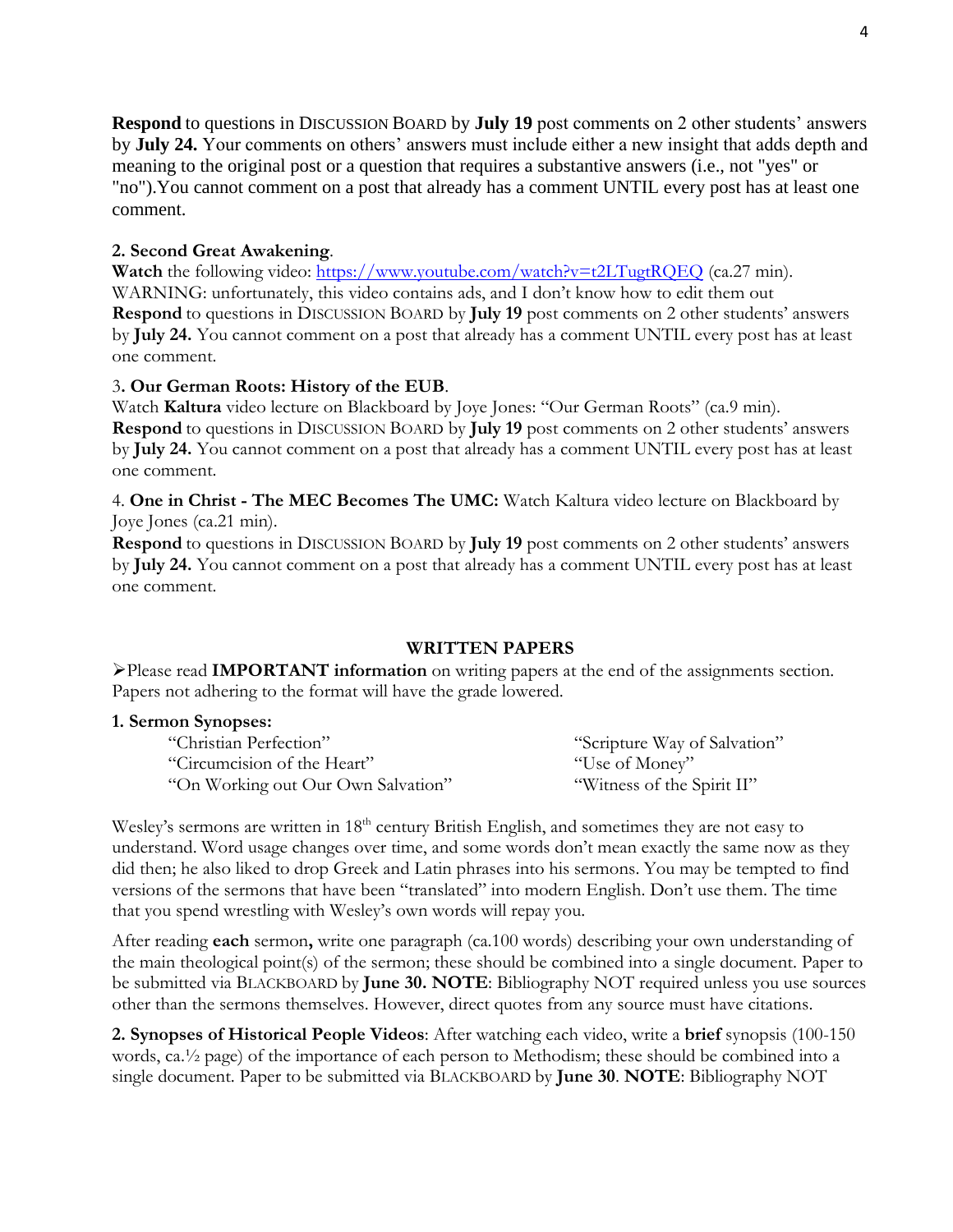required unless you use sources other than the videos. However, direct quotes from any source must have citations.

- Susanna Wesley [https://www.umc.org/en/content/susanna-wesley-mother-of](https://www.umc.org/en/content/susanna-wesley-mother-of-methodism)[methodism](https://www.umc.org/en/content/susanna-wesley-mother-of-methodism) (ca.4 min)
- Robert Strawbridge [https://www.umc.org/en/content/farmers-who-sowed-methodism-in](https://www.umc.org/en/content/farmers-who-sowed-methodism-in-america)[america](https://www.umc.org/en/content/farmers-who-sowed-methodism-in-america) (ca.3.5 min)
- Thomas Coke <https://www.umc.org/en/content/thomas-coke-a-father-of-methodism>  $(ca.3 min)$
- Francis Asbury: A Flame Spirit <https://www.youtube.com/watch?v=7-ag7WwJZYQ&t=117s>  $(ca.8 \text{ min})$

# **3. Richard Allen & the AME Church**

**Watch** the video "Richard Allen Documentary":

<https://www.facebook.com/MotherBethel/videos/2042042119155900/?v=2042042119155900> (ca.23 min, produced by Mother Bethel AME Church)

**Read** pages 13-25 of Allen's biography posted on "COURSE DOCUMENTS" or online: <https://docsouth.unc.edu/neh/allen/allen.html>

**Write** a 3-4 page paper (ca.750-1000 words) discussing the conflict between Allen and the Methodist Episcopal Church, particularly St. Georges. Why did Allen choose to remain Methodist instead of following Jones into a different denomination? How did what we now call the "Trust Clause" play a major role in the conflict?

**NOTE**: Bibliography NOT required unless you use sources other than the ones listed above. However, direct quotes from any source must have citations.

Paper to be submitted via Blackboard **June 30.**

# **4. Methodist History Research Paper: Due by end of class, July 30, 3:30 pm.**

How does our past affect the present? Explore in more depth an area of United Methodist history that interests you. Find a person – other than John Wesley, Francis Asbury, & Richard Allen – or event or teaching that engages your imagination. For example, **(just suggestions!)**

- ➢ The development of United Methodism in your region or in a different part of the world. Are there historical places near you to visit/research?
- ➢ The influence of one or more of the various antecedents (e.g., ME, MECS, MP, EUB) of the UMC on our polity or doctrine, or on the church you serve.
- ➢ How a particular UM tradition (e.g. Sunday School, small groups, music) began and developed in the UMC or your particular congregation.
- ➢ The growth of outreach and service ministries across time and place.
- ➢ People who have had major influence on the develpement of the UMC or our polity or doctrines.
- ➢ How the conflicts in the UMC today reflect or relate to conflicts and schisms of our past.

When you have found something that interests you, send a brief description of your topic by email to the instructor for approval. You will need to keep your topic **narrowly focused**, and not try to cover too much. The *topic of your paper* **MUST be approved no later than June 30.**

Once your topic has been approved, write a **8-10 page research paper** on your chosen topic. You must rely on at least three reputable sources; Wikipedia is not acceptable.

**Paper must be submitted via BLACKBOARD by July 30, 3:30 pm.**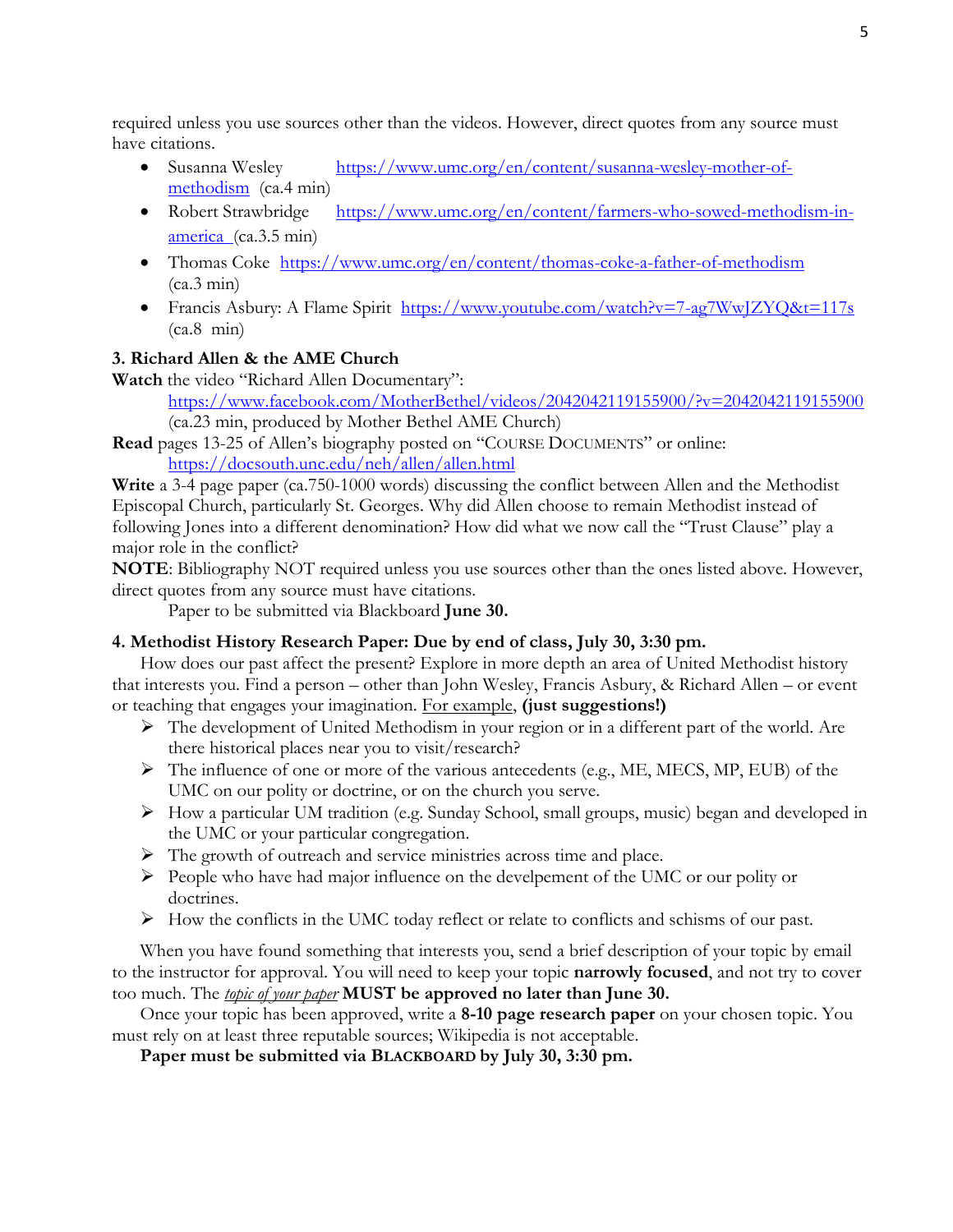# **INSTRUCTIONS ON WRITING PAPERS**

If you have questions about an assignment, ASK. Please don't assume!

# **Please, follow the instructions for each paper about what is to be covered, and how long the paper should be.**

Good papers will show evidence that you have both read and understood the assignment. They will reflect **your** thinking and integration of the material. Don't over-use quotations.

You are strongly advised to use online source material with extreme caution, since many online sources do not meet scholarly standards. While high-quality scholarship is available online, and the internet is a powerful research tool, Googling is not a synonym for research, and Wikipedia may not be accurate. In addition, over-reliance on a single source does not represent good scholarship. I expect you to use more than just the assigned class readings. Lack of research or use of poor source material will adversely affect the grade.

All deadlines must be honored, and failure to do so will adversely affect the grade.

All papers should be typed, double-spaced in 12 point font, with one-inch margins. Please **number** all pages. Be sure your **name is on each page of the paper**. Papers should be the assigned length, plus or minus ½ page; the bibliography is not included in the page count.

Please check for typos and grammatical errors. Everybody makes mistakes, but papers with lots of errors indicate a lack of care in preparation.

# **Citations & Bibliography**

Proper citation is critical. Ideas, concepts, or information derived from sources or persons other than your own thinking must be acknowledged through footnotes or endnotes. However, the papers must reflect your own thinking. A paper that contains many quotes or ideas from others cannot be considered your own thinking.

Papers must use inclusive language. (see below)

Any quotation of three words or more **MUST** have a citation.

Use any academically acceptable "notes-bibliography" style for footnotes and citations. A helpful style is "Turabian."

[http://www.press.uchicago.edu/books/turabian/turabian\\_citationguide.html](http://www.press.uchicago.edu/books/turabian/turabian_citationguide.html)

Your research paper **MUST** have a bibliography, listing all the resources you used. Other writings, such as synopses, do not require a bibliography UNLESS you use sources other than those assigned. However, **ALL** quotations must have citations.

Failure to meet these requirements will adversely affect a grade. Plagiarism is theft, and may result in a failing grade.

Paper must be submitted in Word or as a PDF.

#### **\* \* \* \* \***

# **OTHER IMPORTANT INFORMATION**

### **Grading**

Writings & postings will be evaluated by how well you address all parts of the assignments; clarity of thought & writing, and accuracy. Your research paper will also be evaluated on the ability to make a coherent argument; and conformity to proper academic standards.

The course grade will be based on my evaluation of the assignments, weighted as follows: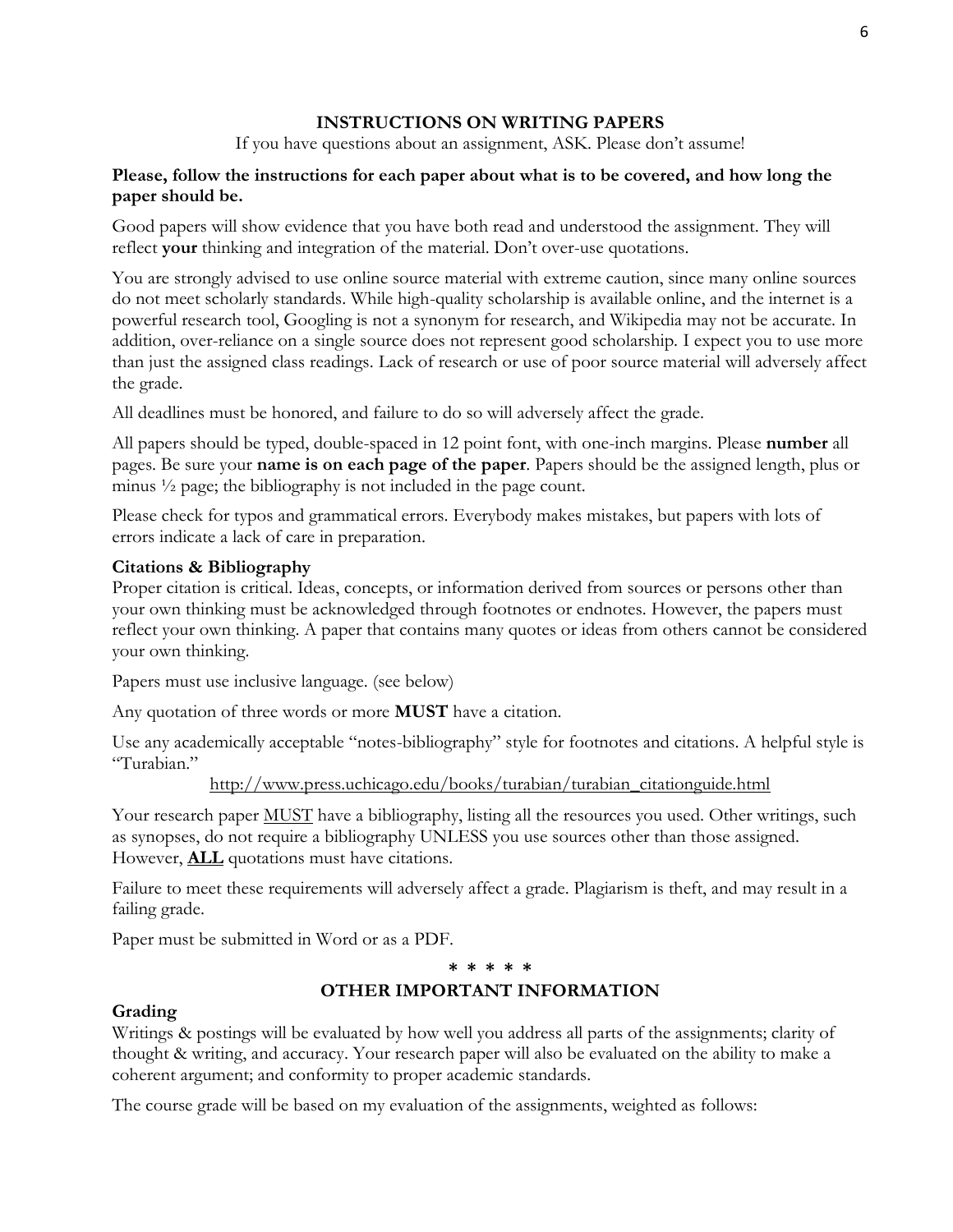| Discussion Boards          | 20%    |
|----------------------------|--------|
| Sermon Synopses            | 12%    |
| Historical videos Synopses | $8\%$  |
| Richard Allen paper        | 15%    |
| Research Paper             | $35\%$ |
| Zoom class participation   | 10%    |

#### **Class Schedule**

#### **Monday, July 26**

Lecture/Discussion Reformation Background The Wesley Family Methodist Beginnings & the Need for Revival

#### **Tuesday, July 27**

Lecture/Discussion Grace, Faith & Holiness Sermon discussions

#### **Wednesday, July 28**

Lecture/Discussion Methodist Movement in America Asbury & Coke Christmas Conference Clashes over Ordination & Episcopacy Sermon discussions

#### **Thursday, July 29**

Lecture/Discussion A Long Road to Inclusion: Laity, Racism, & Women Sermon discussions

#### **Friday, July 30**

Sermon discussions Discussion: What is an Arminian? Discussion: The Character of a Methodist

#### **COURSE REQUIREMENTS**

#### **Attendance**

Attendance is mandatory. Students are expected to participate in all classes in their entirety as directed. If you are ill or have an emergency and will need to miss a zoom session, contact me immediately.

#### **Participation**

Students are required to participate in all course activies. Participation includes

- Completing all assigned readings, including all on-line readings.
- Completing all asynchronous (on your own) assignments as listed above, which includes viewing assigned YouTube videos and recorded lectures.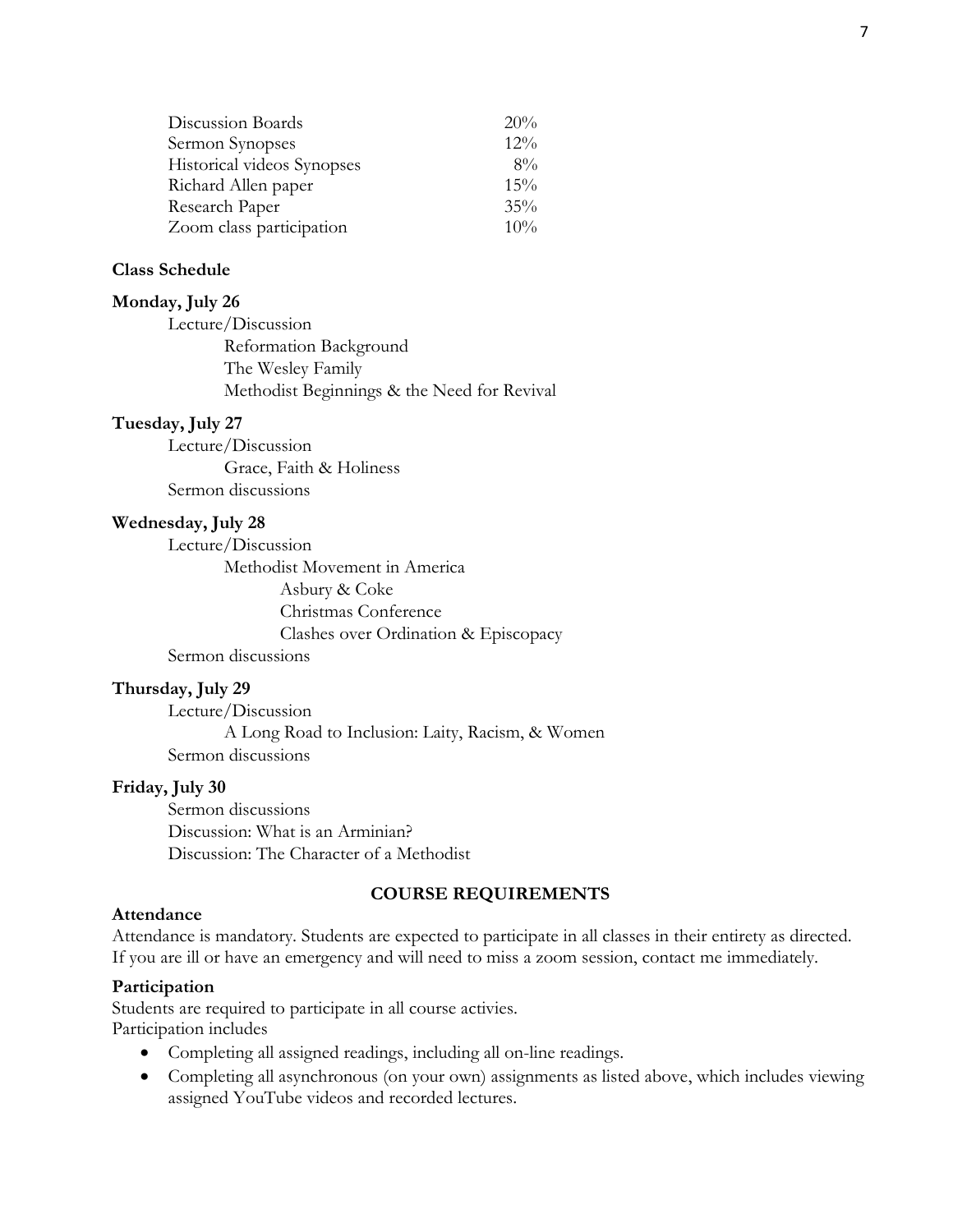- Completing Discussion Board assignments with substantive comments & responses.
- Completing all written papers with attention to instructions on writing papers.
- Attending and actively engaging in synchronous (zoom) class sessions, including participating in discussions and any group work.

# **Late work Policy**

**Written papers WILL BE** accepted until the beginning of class on July 26 without penalty. Written papers submitted after that will be accepted, but the grade will be lowered by ½ step for each late day (e.g., A to A-, B- to C, etc.). **Discussion Board** answers and comments **WILL NOT** be accepted late; missing items will receive a 0. **No work** will be accepted after **3:30 pm July 30.**

# **Viewing Grades**

Assignment grades will be on Blackboard and can be accessed by clicking MyGrades in the course menu. Pre-class written papers received on listed due date will be returned no later than the first day of class, July 26. Research papers and papers submitted after the due date will be returned by August 9. All papers will be returned via your Wesley email.

# **Grade Schema**

 $93 - 100 = A$  (Excellent/Outstanding)  $90 - 92 = A - (Outstanding)$  $88 - 89 = B +$  (Very Good)  $83 - 87 = B$  (Good)  $80 - 82 = B$ - (Adequate)  $78 - 79 = C + (Adequate)$  $73 - 77 = C$  (Adequate)  $70 - 72 = C$ - (Substandard) 69 or less  $=$  F (Unacceptable)

# **Course Policies**

God has called you to this work. The church has expectations of you. So please remember:

- students are expected to learn how to navigate in Blackboard Learn & to address technical problems immediately
- students are expected to keep abreast of course announcements
- students are expected to **use their Wesley Seminary email** as opposed to a personal email address
- students are expected to keep instructor informed of class related problems, or problems that may prevent the student from full participation
- students are expected to observe course etiquette at all times

### **Inclusive Language Policy**

Bearing in mind that language reflects, reinforces, and creates social reality, the Seminary expects class conversation and written work to employ language that respects the equal dignity and worth of all human beings. In particular, linguistic sexism and racism are to be avoided. (from student handbook). In addition, students are asked to refrain from using masculine pronouns for God.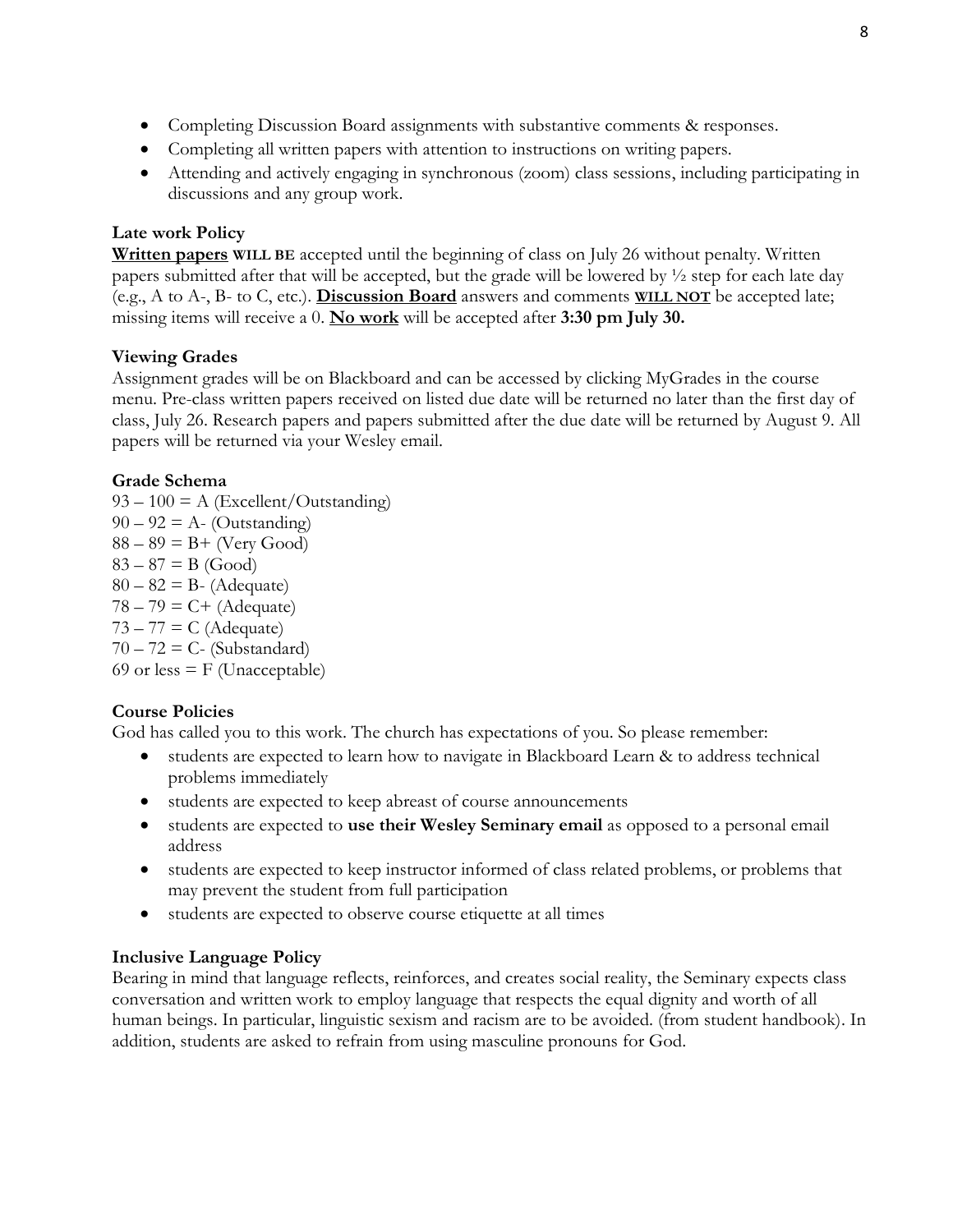#### **Accommodations/Disability Support**

Once admitted to Wesley, students needing accommodations must communicate with the Associate Dean for Community Life. Students will submit to the Office of Community Life relevant, current documentation from a qualified professional, which will be evaluated by a consultant with a degree in special education. All accommodations for classes are made by the Office of Community life on behalf of the student. Please see our [page on Disability Accommodations for more information.](https://www.wesleyseminary.edu/community-life/academic-and-access-support/disability-accommodations/)

#### **Academic Honesty & Integrity**

Wesley Theological Seminary considers plagiarism as a serious offense which will result in substantial penalties, including the possibility of academic dismissal. Students are expected to comply with all standards for academic honesty and integrity, both of the seminary and of the classes in which students are enrolled. The seminary regards the following as forms of plagiarism or academic dishonesty:

- copying from another student's work;
- giving or receiving unauthorized assistance to or from another student during an examination;
- using unauthorized material during an examination;
- presenting as one's own (i.e., without proper attribution) the composition or ideas of another;
- copying material from any sources, whether print or online.

All work submitted must be the work of the student submitting. Work from other sources must be thoroughly paraphrased or indicated as a direct quotation. In either case, the source of the material must be cited. Students are referred to the most current edition of Kate Turabian's *Manual for Writers of Research Papers* for instructions on source citations.

Furthermore, the mutilation, defacement, or stealing of library materials are also considered forms of academic dishonesty and a violation of the seminary's *Covenant of Professional Ethics and Behavior* (see "Use of Property") and are also subject to disciplinary action.

In questions of academic dishonesty, the professor will report the circumstances of the case to the Dean. In first instances of proven plagiarism or dishonesty, the student will receive a "Fail" grade for the course. Second instances will result in automatic separation from the Seminary. Please see the Wesley Theological Seminary Catalog for further details.

#### **SafeAssign**

You may be asked to submit one or more of your writing assignments to Blackboard's SafeAssign plagiarism prevention service. Assignment content will be checked against Internet sources, academic journal articles, and the papers of other Wesley Theological Seminary students for common or borrowed content. SafeAssign generates a report that highlights any potentially unoriginal text in the submitted paper. The report may be submitted directly to the instructor or the instructor may elect to have students submit initial drafts through SafeAssign so that you will receive the report allowing the opportunity to adjust and ensure that all source material has been properly cited.

#### **Blackboard Administration**

Blackboard Learn automatically records all student and faculty activities including: the first and last access to the course, the pages accessed, the number of discussion messages read and sent, chat room discussion text, and posted discussion topics. These data can be accessed by the instructor to evaluate class participation and to identify participants having difficulty, or to verify academic honesty.

Courses will be unavailable to students two months after the course has ended. Please be sure to save any course material, content, or readings prior to the course completion. If you need the course after it has become unavailable, you must contact the instructor.